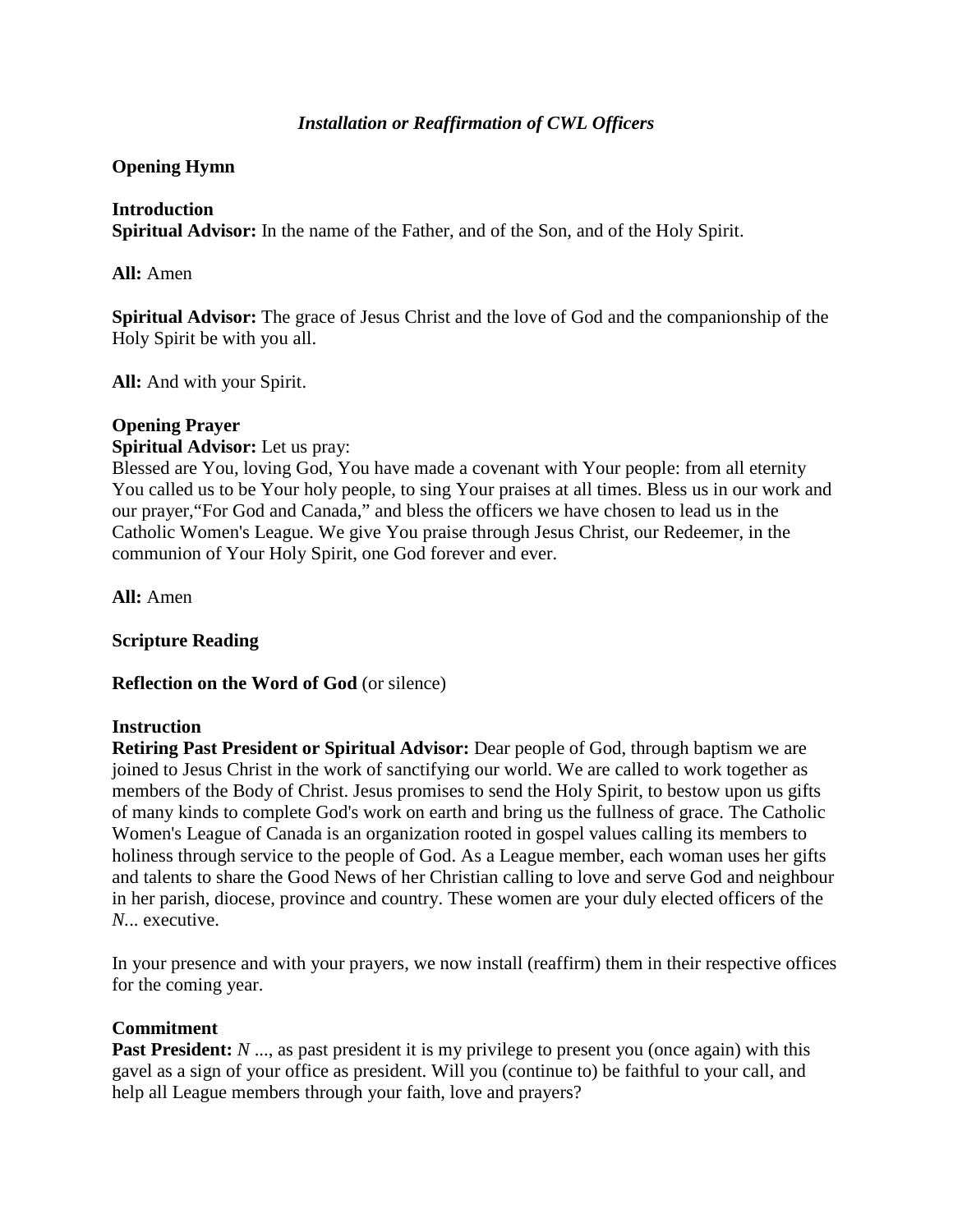### **President:** I will, with God's help.

# *The past president presents the president's pin to the president. The president then presents the past president pin to the past president.*

**Retiring Past President:** As retiring past president, it is my privilege to install (reaffirm) you as the new executive officers. You have been chosen by the members of The Catholic Women's League of Canada because they recognize in you the gifts of service to the League at the *N* ... level. We thank you for your willingness to accept your office. Will you (continue to) be faithful to your call and help all League members, through your faith, love and prayers?

**Officers:** I will, with God's help.

[Choose form 'A' or 'B' of the League Promise.]

### **[Form 'A']**

**Officers:** For the glory of God and the good of God's people, I promise as a Catholic woman to honour, invoke and imitate our patroness, Our Lady of Good Counsel. I promise to be a loyal member of The Catholic Women's League of Canada and to promote its interest and growth in every way.

I promise to cooperate with officers in all programs under their direction and to conform to the best of my ability to the bylaws of the organization in all League activities.

# **[Form 'B']**

**Retiring Past President:** For the glory of God and the good of God's people, do you promise as a Catholic woman to honour, invoke and imitate our patroness, Our Lady of Good Counsel?

### **Officers:** I do.

**Retiring Past President:** Do you promise to be a loyal member of The Catholic Women's League of Canada and to promote its interest and growth in every way?

### **Officers**: I do.

**Retiring Past President:** Do you promise to cooperate with officers in all programs under their direction and to conform to the best of your ability to the bylaws of the organization in all League activities?

### **Officers:** I do.

*[Continue the service]*